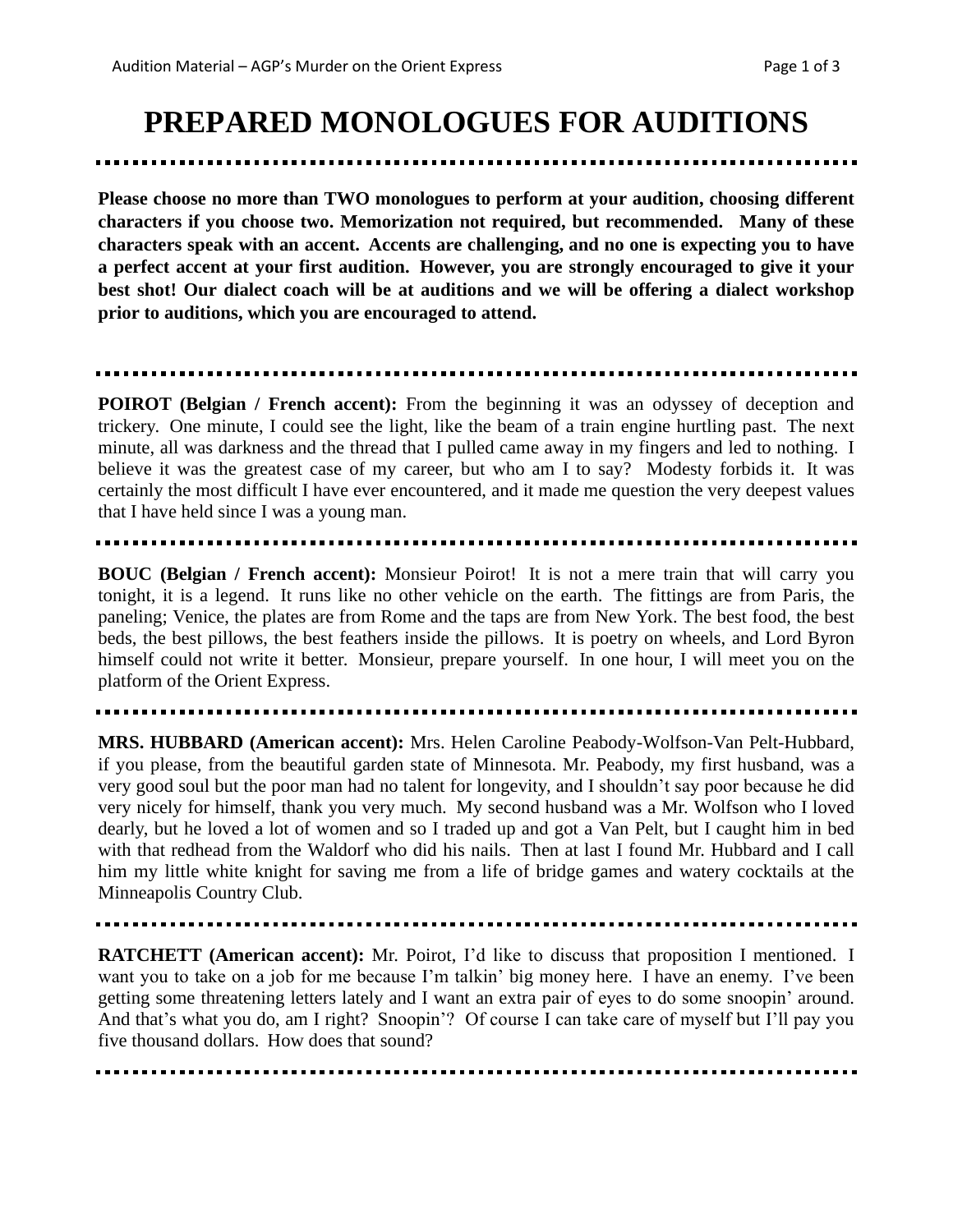**GRETA (Swedish accent):** I have to confess to you Princess, that I am not liking trains since I am little girl. They are feeling very tight to me, like clothing that is made wrong size. I am also not liking the strangers and the clickety-clackety. But ve vill be sitting next to each other, ja? That part is good. In Africa once I am on a train and there is noise and crying and animals. And I look up from my book and sitting there next to me, right on the seat, is a very old goat! Is true. Old goat! He is like my companion. And on this trip that we are taking together right now, I think it will not be so different, ja?

**MRS. HUBBARD (American accent):** There was a man in my room! He ran off! I'm sure of it! He ducked into one of the compartments or something! I don't know. I tell you I was lying there in my bed, dead to the world, and I open my eyes and I see this man going out the door. And he's wearing a uniform. One second he was there and then he was gone. He was like a phantom! And I wasn't dreaming. I know when I'm dreaming! My door was locked, but people have keys, don't they? He could have strangled me in my bed, or shot me or something!

**BOUC (Belgian / French accent):** Just think what a Yugoslavian police inquiry would do to my company! People would say "oh no, I cannot travel on the Orient Express, I could be murdered in my bed!" and our sales would suffer and I would lose my clients! Only you can solve this. You are a magician, I have seen you work! You listen, you look, you pester, you make yourself a pain in the backside, then suddenly poof!, the case is solved like that! The Yugoslavian Police Department? They are like the Three Stooges in the movie house. They poke each other in the eyes by accident! Please old friend, say you'll take the case and find the murderer before the police arrive.

**POIROT (Belgian / French accent):** A young girl named Daisy Armstrong was kidnapped from her home in Long Island, New York. The ransom was set at two hundred thousand dollars and it was paid. But Daisy was not returned to her parents. Three days later, they found the little girl - dead, murdered - in the woods not far away from her home. The police caught the man who did it but he had ties to organized crime and they got him off by changing the evidence. He would have been lynched if he had been found by the public, but he gave them the slip and disappeared. Mr. MacQueen said that Ratchett was fleeing from something in America and that he succeeded until the letters began arriving. It is clear that Samuel Ratchett's real name is Bruno Cassetti, the man who murdered little Daisy Armstrong.

**PRINCESS (Russian accent):** No, my dear, his name is Bruno Cassetti, and what I pray is that his soul is damned and that he burns in hell for all eternity. He murdered a little girl named Daisy Armstrong and her grandmother is my dearest friend. You know her as the actress Linda Arden. And when her five year old granddaughter was murdered by this monster Cassetti, it took her years to recover, indeed she has not yet recovered! And it wasn't just that sweet little girl that was taken from us. First little Daisy, and then her mother, who was pregnant, died in childbirth, and the baby died too. And the little girl's father, Colonel Armstrong, who could not live with what happened and ended his own life. There is no forgiveness in a case like this. That Mr. Cassetti should have been flogged to death and his remains cut up and thrown onto a rubbish heap!